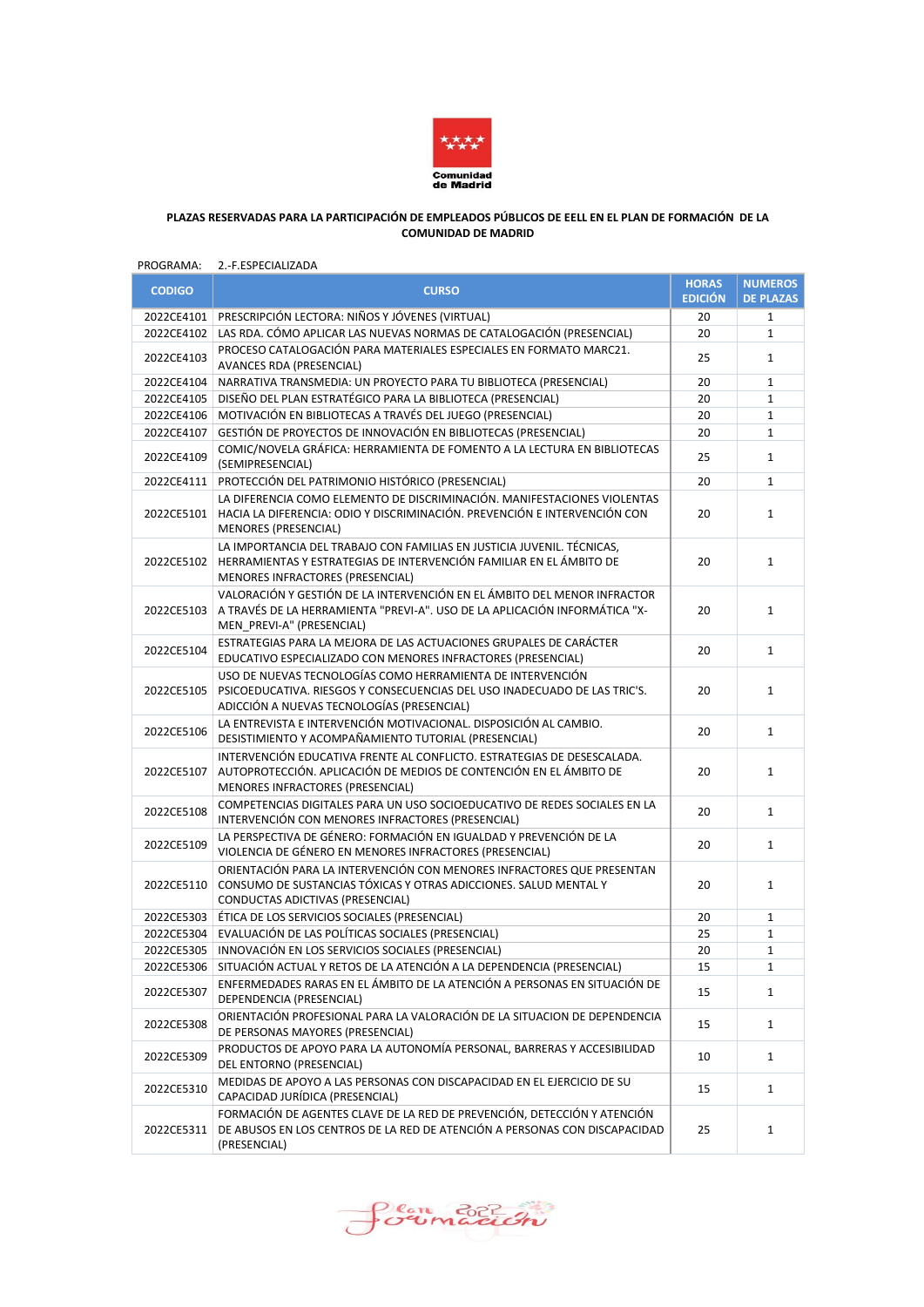| 2022CE5312 | PROGRAMAS DE ACOGIMIENTO FAMILIAR EN FAMILIA AJENA EN LA COMUNIDAD DE<br>MADRID (PRESENCIAL)                                                                                            | 20 | $\mathbf{1}$ |
|------------|-----------------------------------------------------------------------------------------------------------------------------------------------------------------------------------------|----|--------------|
| 2022CE5313 | INTERVENCIÓN EN ADOPCIONES: TOMA DE DECISIONES Y METODOLOGÍA (PRESENCIAL)                                                                                                               | 20 | $\mathbf 1$  |
| 2022CE5314 | LEGISLACIÓN EN MATERIA DE PROTECCIÓN DE MENORES (PRESENCIAL)                                                                                                                            | 20 | $\mathbf{1}$ |
| 2022CE5315 | EL SISTEMA DE PROTECCIÓN A LA INFANCIA EN LA COMUNIDAD DE MADRID<br>(PRESENCIAL)                                                                                                        | 25 | $\mathbf{1}$ |
| 2022CE5316 | TRATAMIENTO DE LOS PROBLEMAS EMOCIONALES DEL MENOR ACOGIDO O ADOPTADO<br>(PRESENCIAL)                                                                                                   | 20 | $\mathbf{1}$ |
| 2022CE5317 | NECESIDADES Y DIFICULTADES DE LOS MENORES Y LAS FAMILIAS EN EL ÁMBITO DEL<br>ACOGIMIENTO FAMILIAR (PRESENCIAL)                                                                          | 20 | $\mathbf{1}$ |
| 2022CE5318 | LOS CENTROS DE ACOGIMIENTO RESIDENCIAL COMO ENTORNOS PROTECTORES.<br>ANÁLISIS DE LA LEY ORGÁNICA 8/2021, DE 4 DE JUNIO, Y SU DESARROLLO EN LOS<br>CENTROS DE PROTECCIÓN (PRESENCIAL)    | 8  | $\mathbf{1}$ |
| 2022CE5319 | PERSPECTIVA SOCIOCULTURAL E INTERVENCIÓN EDUCATIVA CON NIÑOS Y NIÑAS<br>MIGRANTES NO ACOMPAÑADOS (PRESENCIAL)                                                                           | 20 | $\mathbf{1}$ |
| 2022CE5320 | NUEVO SISTEMA DE APOYO PARA EL EJERCICIO DE LA CAPACIDAD JURÍDICA A LAS<br>PERSONAS CON DISCAPACIDAD (PRESENCIAL)                                                                       | 10 | $\mathbf{1}$ |
| 2022CE5321 | BUENAS PRÁCTICAS EN EL SISTEMA DE APOYO A LAS PERSONAS CON DISCAPACIDAD EN<br>EL EJERCICIO DE LA CAPACIDAD JURÍDICA (PRESENCIAL)                                                        | 25 | $\mathbf{1}$ |
| 2022CE5322 | APLICACIÓN ÉTICA EN EL SISTEMA DE APOYOS A LA CAPACIDAD JURÍDICA (PRESENCIAL)                                                                                                           | 25 | $\mathbf{1}$ |
| 2022CE5418 | PROCEDIMIENTO PARA LA PROVISIÓN DE MEDIDAS JUDICIALES DE APOYO A PERSONAS<br>CON DISCAPACIDAD E INGRESOS INVOLUNTARIOS EN CENTROS DE LA AMAS PARA<br>TRABAJADORES SOCIALES (PRESENCIAL) | 20 | $\mathbf{1}$ |
| 2022CE5426 | ACTIVIDAD FÍSICA ADAPTADA Y DEPORTE ADAPTADO: ATENCIÓN A LA DISCAPACIDAD<br>INTELECTUAL Y PROCESO DE INCLUSIÓN. (PRESENCIAL)                                                            | 25 | $\mathbf{1}$ |
| 2022CE5427 | CURSO BÁSICO DE ADAPTADORES EN LECTURA FÁCIL PARA PERSONAS CON<br>DISCAPACIDAD INTELECTUAL (PRESENCIAL)                                                                                 | 20 | $\mathbf{1}$ |
| 2022CE5428 | TALLER AVANZADO DE ADAPTACIÓN Y CREACIÓN DE ORIGINALES EN LECTURA FÁCIL<br>(PRESENCIAL)                                                                                                 | 20 | $\mathbf{1}$ |
| 2022CE5443 | LOS NIÑOS, NIÑAS Y ADOLESCENTES MIGRANTES NO ACOMPAÑADOS Y EL SISTEMA DE<br>PROTECCIÓN (PRESENCIAL)                                                                                     | 25 | $\mathbf{1}$ |
| 2022CE5444 | TRASTORNOS ASOCIADOS AL CONSUMO DE DROGAS Y SUSTANCIAS ESTUPEFACIENTES<br>(PRESENCIAL)                                                                                                  | 20 | $\mathbf{1}$ |
| 2022CE5445 | RECURSOS ESPECÍFICOS DE PROTECCIÓN: DIAGNÓSTICOS, INFORMES E INTERVENCIÓN<br>(PRESENCIAL)                                                                                               | 20 | $\mathbf{1}$ |
| 2022CE5446 | LA CALIDAD DEL ACOGIMIENTO RESIDENCIAL DE MENORES PROTEGIDOS (PRESENCIAL)                                                                                                               | 30 | $\mathbf{1}$ |
| 2022CE5447 | LA INCLUSIÓN DE LA DISCAPACIDAD EN EL ACOGIMIENTO RESIDENCIAL (PRESENCIAL)                                                                                                              | 20 | $\mathbf{1}$ |
| 2022CE5448 | LAS TECNOLOGÍAS DE LA INFORMACIÓN Y LA COMUNICACIÓN (TIC), COMO<br>HERRAMIENTAS EDUCATIVAS EN LOS CENTROS DE PROTECCIÓN DE MENORES DE LA<br>COMUNIDAD DE MADRID (PRESENCIAL)            | 20 | $\mathbf{1}$ |
| 2022CE5449 | FORTALECER LA RESILIENCIA DE LOS NIÑOS, NIÑAS Y ADOLESCENTES EN RECURSOS<br>RESIDENCIALES (PRESENCIAL)                                                                                  | 25 | $\mathbf{1}$ |
| 2022CE7101 | RÉGIMEN JURÍDICO DE LOS MONTES CATALOGADOS DE UTILIDAD PÚBLICA<br>(PRESENCIAL)                                                                                                          | 20 | $\mathbf{1}$ |
| 2022CE7301 | VIVIENDA PROTEGIDA EN LA COMUNIDAD DE MADRID (PRESENCIAL)                                                                                                                               | 15 | $\mathbf{1}$ |
|            | <b>TOTAL</b>                                                                                                                                                                            |    |              |

# PROGRAMA: 1.- F.GENERAL

| <b>CODIGO</b> | <b>CURSO</b>                                                                                                                                                                | <b>HORAS</b><br><b>EDICIÓN</b> | <b>NUMEROS</b><br><b>DE PLAZAS</b> |
|---------------|-----------------------------------------------------------------------------------------------------------------------------------------------------------------------------|--------------------------------|------------------------------------|
| 2022CG0101    | TRANSFORMACIÓN DIGITAL Y CAMBIO CULTURAL (PRESENCIAL)                                                                                                                       | 15                             |                                    |
| 2022CG0102    | LOS DERECHOS DIGITALES (PRESENCIAL)                                                                                                                                         | 15                             |                                    |
| 2022CG0103    | OBLIGACIONES ELECTRÓNICAS DE LOS CIUDADANOS EN SU RELACIÓN CON LA<br>ADMINISTRACIÓN (PRESENCIAL)                                                                            | 15                             |                                    |
| 2022CG0104    | TRANSFORMACIÓN DIGITAL EN LAS ORGANIZACIONES (PRESENCIAL)                                                                                                                   | 15                             |                                    |
| 2022CG0105    | LA TRANSFORMACIÓN DIGITAL DE LAS ADMINISTRACIONES PÚBLICAS. NORMATIVA<br>APLICABLE Y ESTADO DE IMPLANTACIÓN. (PRESENCIAL)                                                   | 15                             |                                    |
| 2022CG0106    | LA NUEVA E-ADMINISTRACIÓN (VIRTUAL)                                                                                                                                         | 40                             |                                    |
| 2022CG0107    | LA ADMINISTRACIÓN ELECTRÓNICA (A1-A2) (PRESENCIAL)                                                                                                                          | 17                             |                                    |
| 2022CG0108    | LA ADMINISTRACIÓN ELECTRÓNICA (C1-C2) (PRESENCIAL)                                                                                                                          | 17                             |                                    |
| 2022CG0109    | ADMINISTRACIÓN ELECTRÓNICA Y PERSONAL AL SERVICIO DE LA COMUNIDAD DE<br>MADRID: LA OBLIGACIÓN DE RELACIONARSE POR MEDIOS ELECTRÓNICOS CON LA<br>ADMINISTRACIÓN (PRESENCIAL) |                                |                                    |
| 2022CG0110    | LEY DE TRANSPARENCIA DE LA COMUNIDAD DE MADRID (PRESENCIAL)                                                                                                                 | 15                             |                                    |

Soumación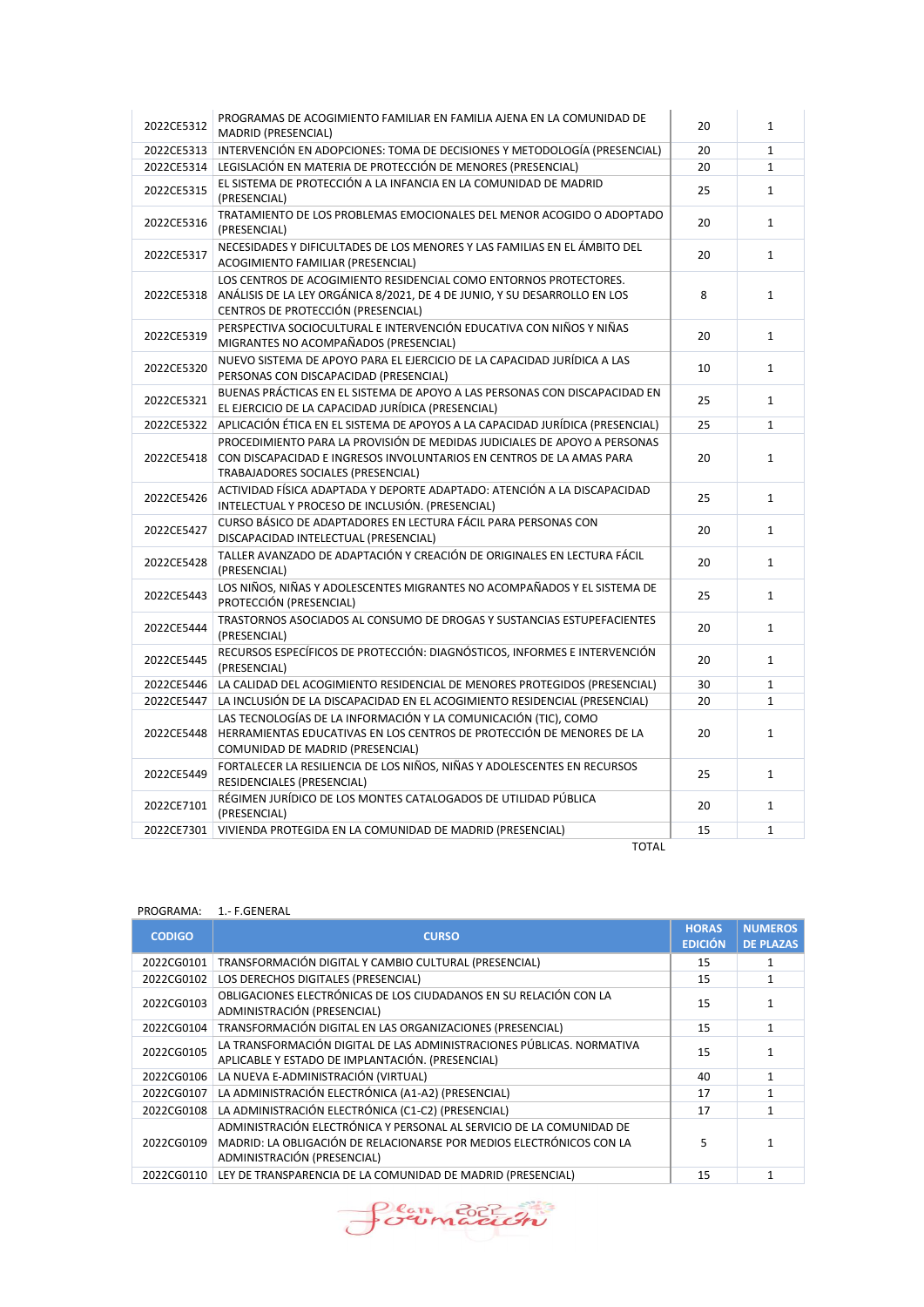|            | 2022CG0111   DATOS ABIERTOS EN LA COMUNIDAD DE MADRID (PRESENCIAL)                                                                        | 15 | $\mathbf{1}$ |
|------------|-------------------------------------------------------------------------------------------------------------------------------------------|----|--------------|
| 2022CG0112 | DERECHO DE ACCESO A LA INFORMACIÓN PÚBLICA (PRESENCIAL)                                                                                   | 12 | $\mathbf{1}$ |
| 2022CG0113 | INTRODUCCIÓN AL GOBIERNO ABIERTO (PRESENCIAL)                                                                                             | 10 | $\mathbf{1}$ |
| 2022CG0114 | ÉTICA Y BUENAS PRÁCTICAS EN LA ADMINISTRACIÓN (PRESENCIAL)                                                                                | 20 | $\mathbf{1}$ |
| 2022CG0115 | RESPONSABILIDAD SOCIAL CORPORATIVA EN LA ADMINISTRACIÓN PÚBLICA<br>(PRESENCIAL)                                                           | 20 | $\mathbf{1}$ |
| 2022CG0116 | SENSIBILIZACIÓN Y EDUCACIÓN AMBIENTAL (PRESENCIAL)                                                                                        | 5  | $\mathbf{1}$ |
| 2022CG0117 | CAMBIO CLIMÁTICO Y SOSTENIBILIDAD AMBIENTAL (PRESENCIAL)                                                                                  | 20 | $\mathbf{1}$ |
| 2022CG0118 | ECONOMÍA CIRCULAR Y SOSTENIBILIDAD AMBIENTAL: EL PAPEL DE LOS AGENTES<br>PÚBLICOS (PRESENCIAL)                                            | 10 | $\mathbf{1}$ |
| 2022CG0119 | LA AGENDA 2030 DE DESARROLLO SOSTENIBLE: RETOS SOCIALES Y ADMINISTRATIVOS<br>(PRESENCIAL)                                                 | 15 | $\mathbf{1}$ |
| 2022CG0120 | MODELO EFQM (PRESENCIAL)                                                                                                                  | 20 | $\mathbf{1}$ |
| 2022CG0121 | <b>CUADRO DE MANDOS (PRESENCIAL)</b>                                                                                                      | 30 | $\mathbf{1}$ |
|            | 2022CG0122   MAPA DE PROCESOS (PRESENCIAL)                                                                                                | 20 | $\mathbf{1}$ |
| 2022CG0123 | INTRODUCCIÓN A LA EVALUACIÓN DE LA CALIDAD EN LOS SERVICIOS PÚBLICOS<br>(PRESENCIAL)                                                      | 20 | $\mathbf{1}$ |
| 2022CG0124 | INVESTIGACIÓN SOCIAL APLICADA A LA CALIDAD (PRESENCIAL)                                                                                   | 20 | $\mathbf{1}$ |
| 2022CG0125 | TALLER DE CUESTIONARIOS (PRESENCIAL)                                                                                                      | 20 | $\mathbf{1}$ |
| 2022CG0126 | TALLER DE CARTAS DE SERVICIOS (PRESENCIAL)                                                                                                | 15 | $\mathbf{1}$ |
| 2022CG0127 | DOCUMENTOS ADMINISTRATIVOS Y ACTOS JURÍDICOS DOCUMENTADOS (PRESENCIAL)                                                                    | 20 | $\mathbf{1}$ |
| 2022CG0128 | GESTIÓN DE DOCUMENTOS Y ARCHIVOS ADMINISTRATIVOS (PRESENCIAL)                                                                             | 20 | $\mathbf{1}$ |
| 2022CG0129 | LENGUAJE ADMINISTRATIVO (PRESENCIAL)                                                                                                      | 20 | $\mathbf{1}$ |
| 2022CG0130 | LENGUAJE SENCILLO EN LA ELABORACIÓN DE IMPRESOS Y FORMULARIOS (PRESENCIAL)                                                                | 10 | $\mathbf{1}$ |
| 2022CG0131 | TÉCNICAS PARA LA ELABORACIÓN DE ACTAS Y RESÚMENES DE LA ACTUACIÓN DE<br>ÓRGANOS COLEGIADOS (PRESENCIAL)                                   | 5  | $\mathbf{1}$ |
| 2022CG0132 | EDICIÓN DIGITAL Y PUBLICACIÓN EN LÍNEA BÁSICO (PRESENCIAL)                                                                                | 22 | $\mathbf{1}$ |
| 2022CG0133 | EDICIÓN DIGITAL Y PUBLICACIÓN EN LÍNEA AVANZADO (PRESENCIAL)                                                                              | 22 | $\mathbf{1}$ |
| 2022CG0134 | INNOVACIÓN SOCIAL EN LAS ADMINISTRACIONES PÚBLICAS (PRESENCIAL)                                                                           | 10 | $\mathbf{1}$ |
| 2022CG0135 | SERVICIOS PÚBLICOS PROACTIVOS (PRESENCIAL)                                                                                                | 10 | $\mathbf{1}$ |
| 2022CG0136 | INTRAEMPRENDIZAJE EN LA ADMINISTRACIÓN PÚBLICA (PRESENCIAL)                                                                               | 15 | $\mathbf{1}$ |
| 2022CG0137 | GESTIÓN DEL CONOCIMIENTO (PRESENCIAL)                                                                                                     | 15 | $\mathbf{1}$ |
| 2022CG0138 | INTERAPRENDIZAJE: COMUNIDADES DE PRÁCTICAS Y COMUNIDADES DE APRENDIZAJE<br>(PRESENCIAL)                                                   | 15 | $\mathbf{1}$ |
| 2022CG0139 | ESTADÍSTICA BÁSICA APLICABLE EN LAS POLITICAS PÚBLICAS (PRESENCIAL)                                                                       | 20 | $\mathbf{1}$ |
| 2022CG0140 | BIG DATA APLICABLE EN LAS ADMINISTRACIONES PÚBLICAS (PRESENCIAL)                                                                          | 15 | $\mathbf{1}$ |
| 2022CG0141 | INTERPRETACIÓN DE DATOS Y DE INFORMES ESTADÍSTICOS (PRESENCIAL)                                                                           | 15 | $\mathbf{1}$ |
| 2022CG0142 | EVALUACIÓN DE POLÍTICAS PÚBLICAS (PRESENCIAL)                                                                                             | 20 | $\mathbf{1}$ |
| 2022CG0201 | HABILIDADES SOCIALES Y DE COMUNICACIÓN EN LA ATENCIÓN AL PÚBLICO<br>(PRESENCIAL)                                                          | 20 | $\mathbf{1}$ |
| 2022CG0202 | MANEJO DE SITUACIONES DE RIESGO FÍSICO Y/O PSICOLÓGICO EN LA ATENCIÓN A<br>USUARIOS DE SERVICIOS PÚBLICOS (PRESENCIAL)                    | 25 | $\mathbf{1}$ |
| 2022CG0203 | ATENCIÓN A CIUDADANOS CON DISCAPACIDAD (PRESENCIAL)                                                                                       | 6  | $\mathbf 1$  |
| 2022CG0204 | EN LÍNEA CON EL CIUDADANO (INFORMACIÓN Y ATENCIÓN A TRAVÉS DE LOS SERVICIOS                                                               | 20 | $\mathbf{1}$ |
| 2022CG0205 | TELEMÁTICOS) (PRESENCIAL)<br>LA ACTIVIDAD DE REGISTRO EN LA COMUNIDAD DE MADRID. NORMATIVA                                                | 20 | $\mathbf{1}$ |
| 2022CG0206 | REGULADORA, APLICACIÓN E-REG Y TRAMITACIÓN CON SIR (PRESENCIAL)<br>SISTEMA DE SUGERENCIAS Y QUEJAS DE LA COMUNIDAD DE MADRID (PRESENCIAL) | 5  | $\mathbf{1}$ |
| 2022CG0207 | LA HUMANIZACIÓN DE LOS SERVICIOS PÚBLICOS (PRESENCIAL)                                                                                    | 15 | $\mathbf{1}$ |
| 2022CG0208 | HABILIDADES PARA PRESENTACIONES EFICACES (PRESENCIAL)                                                                                     | 16 | $\mathbf{1}$ |
| 2022CG0209 | LA ATENCIÓN TELEFÓNICA EXCELENTE (PRESENCIAL)                                                                                             | 15 | $\mathbf{1}$ |
| 2022CG0210 | PERFECCIONAMIENTO DE LA ESCRITURA ADMINISTRATIVA (PRESENCIAL)                                                                             | 12 | $\mathbf{1}$ |
| 2022CG0211 | CURSO DE ORTOGRAFÍA (VIRTUAL)                                                                                                             | 20 | $\mathbf{1}$ |
| 2022CG0212 | LENGUA DE SIGNOS ESPAÑOLA (NIVEL INICIAL) (PRESENCIAL)                                                                                    | 60 | $\mathbf{1}$ |
| 2022CG0213 | LENGUA DE SIGNOS ESPAÑOLA (NIVEL AVANZADO) (PRESENCIAL)                                                                                   | 60 | $\mathbf{1}$ |
| 2022CG0214 | LENGUA DE SIGNOS ESPAÑOLA NIVEL INICIAL (VIRTUAL)                                                                                         | 60 | $\mathbf{1}$ |
| 2022CG0215 | INSTRUMENTOS PARA LA IGUALDAD DE GÉNERO (PRESENCIAL)                                                                                      | 30 | 1            |
| 2022CG0216 | LEY DE IGUALDAD EFECTIVA DE MUJERES Y HOMBRES. APLICACIÓN LABORAL<br>(PRESENCIAL)                                                         | 15 | $\mathbf{1}$ |
| 2022CG0217 | PLAN DE IGUALDAD DE EMPLEADAS Y EMPLEADOS PÚBLICOS DE LA COMUNIDAD DE<br>MADRID (PRESENCIAL)                                              | 20 | $\mathbf{1}$ |
| 2022CG0218 | IMPLANTACIÓN Y SEGUIMIENTO DE PLANES DE IGUALDAD (PRESENCIAL)                                                                             | 15 | $\mathbf{1}$ |
| 2022CG0220 | PREVENCIÓN Y ATENCIÓN INTEGRAL A LAS VÍCTIMAS DE LA VIOLENCIA DE GÉNERO EN<br>LA COMUNIDAD DE MADRID (BÁSICO) (PRESENCIAL)                | 40 | $\mathbf{1}$ |
| 2022CG0221 | ACCESIBILIDAD UNIVERSAL Y DISEÑO PARA TODOS (PRESENCIAL)                                                                                  | 20 | $\mathbf{1}$ |
|            |                                                                                                                                           |    |              |

Plan Brich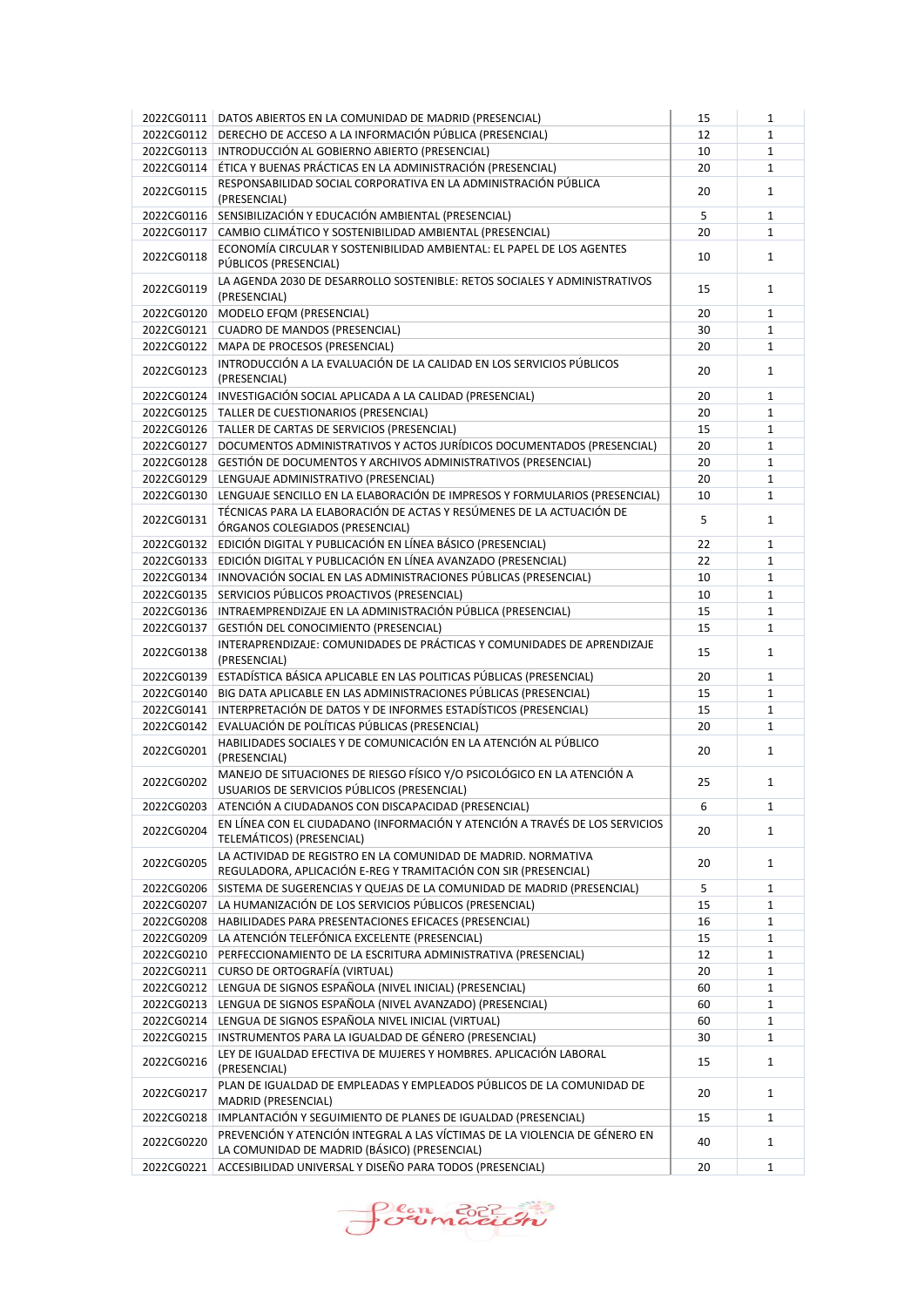| 2022CG0222 | ACCESIBILIDAD DE PÁGINAS WEB Y APLICACIONES PARA DISPOSITIVOS MÓVILES<br>(PRESENCIAL)                                         | 15 | $\mathbf{1}$ |
|------------|-------------------------------------------------------------------------------------------------------------------------------|----|--------------|
| 2022CG0223 | REDACCIÓN DE TEXTOS EN LECTURA FÁCIL PARA PERSONAS CON DIFICULTADES DE<br>COMPRENSIÓN LECTORA (PRESENCIAL)                    | 20 | $\mathbf{1}$ |
| 2022CG0224 | APOYO A LAS PERSONAS CON DISCAPACIDAD EN SITUACIONES DE EMERGENCIA<br>(PRESENCIAL)                                            | 4  | $\mathbf{1}$ |
| 2022CG0225 | ESTRATEGIAS PARA RELACIONARSE CON COMPAÑEROS CON DISCAPACIDAD<br>(PRESENCIAL)                                                 | 6  | $\mathbf{1}$ |
| 2022CG0226 | POLÍTICAS ACTIVAS DE INTEGRACIÓN A PERSONAS CON DISCAPACIDAD (PRESENCIAL)                                                     | 25 | $\mathbf{1}$ |
| 2022CG0227 | LA PROTECCIÓN CONTRA LA DISCRIMINACIÓN POR ORIENTACIÓN SEXUAL E IDENTIDAD<br>DE GÉNERO EN LA COMUNIDAD DE MADRID (PRESENCIAL) | 15 | $\mathbf{1}$ |
| 2022CG0228 | GESTIÓN DE LA COOPERACIÓN INTERNACIONAL ORIENTADA A RESULTADOS<br>(PRESENCIAL)                                                | 20 | $\mathbf{1}$ |
| 2022CG0229 | ATENCIÓN AL INMIGRANTE Y PREVENCIÓN DE SU EXCLUSIÓN (PRESENCIAL)                                                              | 15 | $\mathbf{1}$ |
| 2022CG0230 | LA ATENCIÓN AL CIUDADANO EN LA COMUNIDAD DE MADRID (PRESENCIAL)                                                               | 20 | $\mathbf{1}$ |
| 2022CG0232 | LAS OFICINAS CONJUNTAS DE ATENCIÓN AL CIUDADANO: UN MODELO DE<br>COLABORACIÓN ENTRE ADMINISTRACIONES PÚBLICAS (PRESENCIAL)    | 20 | $\mathbf{1}$ |
| 2022CG0233 | VIOLENCIA SEXUAL EJERCIDA CONTRA LAS MUJERES: DETECCIÓN Y ATENCIÓN INTEGRAL<br>(PRESENCIAL)                                   | 15 | $\mathbf{1}$ |
| 2022CG0301 | INTELIGENCIA EMOCIONAL: GESTIÓN DE LAS EMOCIONES EN EL ENTORNO LABORAL<br>(PRESENCIAL)                                        | 20 | $\mathbf{1}$ |
| 2022CG0302 | COACHING EN LAS ORGANIZACIONES (PRESENCIAL)                                                                                   | 20 | $\mathbf{1}$ |
| 2022CG0303 | MENTORING COMO HERRAMIENTA DE MEJORA LABORAL (PRESENCIAL)                                                                     | 15 | $\mathbf{1}$ |
| 2022CG0304 | MINDFULNESS Y SUS APLICACIONES EN EL ENTORNO LABORAL (PRESENCIAL)                                                             | 12 | $\mathbf{1}$ |
| 2022CG0305 | EL DESGASTE PROFESIONAL: HERRAMIENTAS PARA SU PREVENCIÓN Y SUPERACIÓN<br>(PRESENCIAL)                                         | 15 | $\mathbf{1}$ |
| 2022CG0306 | CREENCIAS LIMITANTES Y CREENCIAS POTENCIADORAS EN EL ÁMBITO LABORAL: CÓMO<br>DESARROLLAR EL TALENTO (PRESENCIAL)              | 15 | $\mathbf{1}$ |
| 2022CG0307 | TALLER DE TRABAJO COLABORATIVO (PRESENCIAL)                                                                                   | 10 | $\mathbf{1}$ |
| 2022CG0308 | TALLER DE PROGRAMACIÓN NEUROLINGÜÍSTICA (PRESENCIAL)                                                                          | 20 | $\mathbf{1}$ |
| 2022CG0309 | CREATIVIDAD E INNOVACIÓN (PRESENCIAL)                                                                                         | 10 | $\mathbf{1}$ |
| 2022CG0310 | IMPACTO PERSONAL Y RELACIONES PRODUCTIVAS EN EL ENTORNO LABORAL<br>(PRESENCIAL)                                               | 14 | $\mathbf{1}$ |
| 2022CG0311 | TRABAJO EN EQUIPO (PRESENCIAL)                                                                                                | 12 | $\mathbf{1}$ |
| 2022CG0312 | HABILIDADES PARA GESTIONAR EL CAMBIO (PRESENCIAL)                                                                             | 20 | $\mathbf{1}$ |
| 2022CG0313 | GESTIÓN DEL TIEMPO Y PRODUCTIVIDAD PERSONAL (PRESENCIAL)                                                                      | 20 | $\mathbf{1}$ |
| 2022CG0314 | RESILIENCIA: SUPERACIÓN POSITIVA DE SITUACIONES CRÍTICAS (PRESENCIAL)                                                         | 15 | $\mathbf{1}$ |
| 2022CG0315 | AUTOCONOCIMIENTO Y DESARROLLO PERSONAL (PRESENCIAL)                                                                           | 14 | $\mathbf{1}$ |
| 2022CG0316 | ESTRATEGIAS PARA POTENCIAR LA MEMORIA (PRESENCIAL)                                                                            | 15 | $\mathbf{1}$ |
| 2022CG0317 | JUBILACIÓN SATISFACTORIA: DESARROLLO PERSONAL TRAS LA EDAD LABORAL<br>(PRESENCIAL)                                            | 20 | $\mathbf{1}$ |
| 2022CG0318 | CÓMO TRABAJAR EN EQUIPOS REMOTOS (VIRTUAL)                                                                                    | 6  | $\mathbf{1}$ |
| 2022CG0319 | ESTRATEGIAS PARA LA CONCILIACIÓN DE LA VIDA PERSONAL Y PROFESIONAL<br>(PRESENCIAL)                                            | 8  | 1            |
| 2022CG0320 | AUTOCUIDADO Y RESILIENCIA EN TIEMPOS DE PANDEMIA (PRESENCIAL)                                                                 | 8  | $\mathbf{1}$ |
| 2022CG0321 | GESTIÓN EFICAZ DE REUNIONES POR VIDEOCONFERENCIA (VIRTUAL)                                                                    | 8  | 1            |
| 2022CG0402 | EL ESTATUTO BÁSICO DEL EMPLEADO PÚBLICO (PRESENCIAL)                                                                          | 20 | $\mathbf{1}$ |
| 2022CG0406 | RELACIONES LABORALES (PRESENCIAL)                                                                                             | 15 | $\mathbf{1}$ |
| 2022CG0410 | LA RESPONSABILIDAD DE LOS EMPLEADOS PÚBLICOS (PRESENCIAL)                                                                     | 18 | 1            |
| 2022CG0411 | EL RÉGIMEN DE INCOMPATIBILIDADES DE LOS EMPLEADOS PÚBLICOS (PRESENCIAL)                                                       | 17 | $\mathbf{1}$ |
| 2022CG0417 | LA INCAPACIDAD TEMPORAL: GESTIÓN COMPARTIDA (PRESENCIAL)                                                                      | 10 | 1            |
| 2022CG0418 | ESTRATEGIAS PARA LA REDUCCIÓN DEL ABSENTISMO (PRESENCIAL)                                                                     | 20 | $\mathbf{1}$ |
| 2022CG0419 | EVALUACIÓN DEL DESEMPEÑO Y CARRERA PROFESIONAL (PRESENCIAL)                                                                   | 20 | 1            |
| 2022CG0420 | NUEVAS TECNOLOGÍAS Y CONTROL DE LA ACTIVIDAD LABORAL: RÉGIMEN JURÍDICO Y<br>CRITERIOS JURISPRUDENCIALES (PRESENCIAL)          | 15 | $\mathbf{1}$ |
| 2022CG0421 | MEDICIÓN DE CARGAS DE TRABAJO (PRESENCIAL)                                                                                    | 20 | $\mathbf{1}$ |
| 2022CG0422 | HERRAMIENTAS EMOCIONALES PARA LA GESTIÓN Y MOTIVACIÓN DE PERSONAS<br>(PRESENCIAL)                                             | 20 | $\mathbf{1}$ |
| 2022CG0423 | CLIMA LABORAL Y RENDIMIENTO PROFESIONAL (PRESENCIAL)                                                                          | 20 | 1            |
| 2022CG0424 | GESTIÓN DE LAS RELACIONES TÓXICAS EN EL ÁMBITO LABORAL (PRESENCIAL)                                                           | 20 | 1            |
| 2022CG0425 | NEGOCIACIÓN Y RESOLUCIÓN DE CONFLICTOS (PRESENCIAL)                                                                           | 20 | $\mathbf{1}$ |
| 2022CG0501 | GESTIÓN DE LA PREVENCIÓN DE RIESGOS LABORALES (PRESENCIAL)                                                                    | 5  | 1            |
| 2022CG0503 | PRIMEROS AUXILIOS (VIRTUAL)                                                                                                   | 25 | 1            |
| 2022CG0504 | PREVENCIÓN DEL TECNOESTRÉS (VIRTUAL)                                                                                          | 21 | 1            |
|            |                                                                                                                               |    |              |

Plan Brich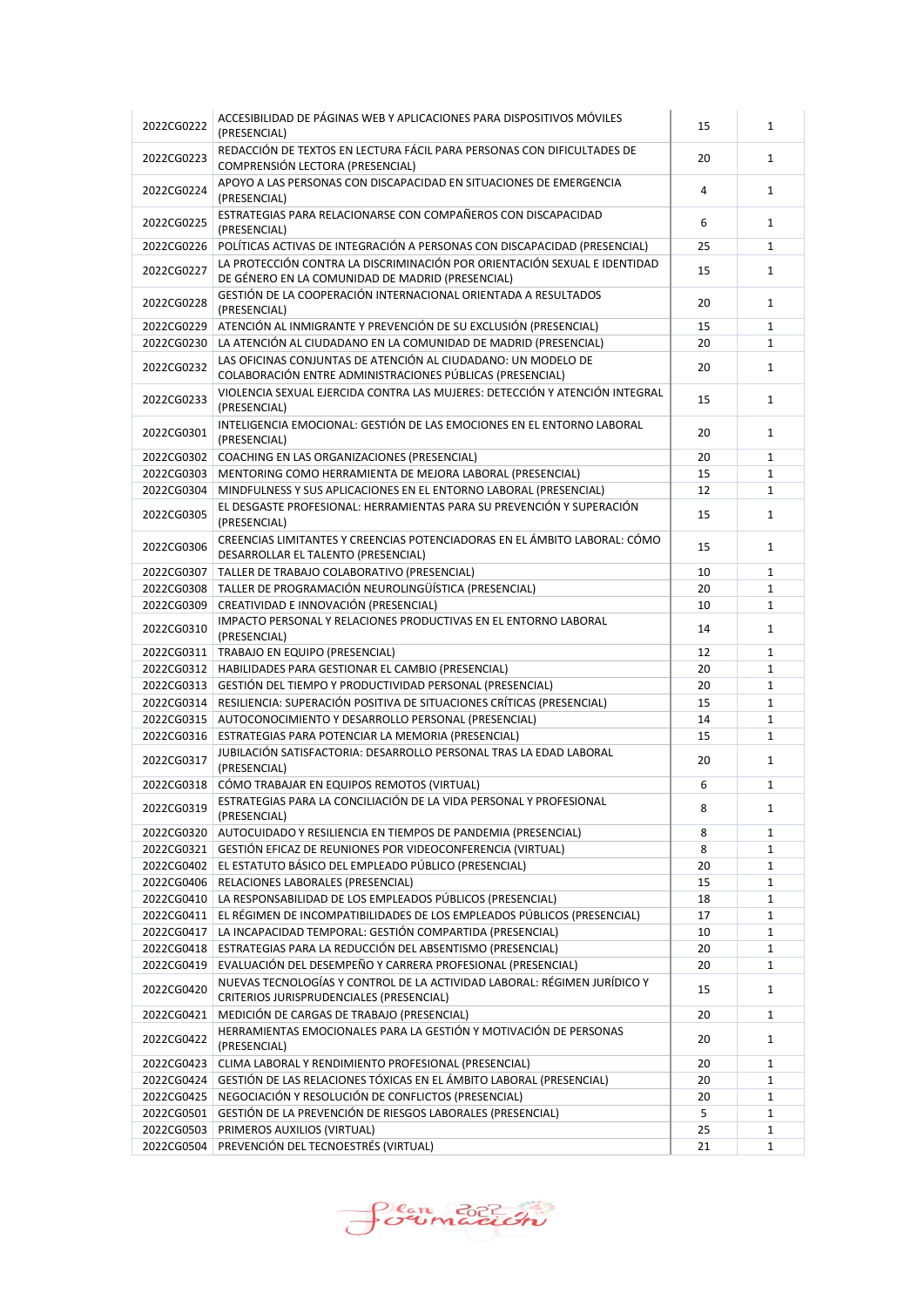| 2022CG0505 | CURSO PRÁCTICO SOBRE RIESGOS PSICOSOCIALES EN EL ÁMBITO LABORAL<br>(PRESENCIAL)                                                                                          | 15 | $\mathbf{1}$ |
|------------|--------------------------------------------------------------------------------------------------------------------------------------------------------------------------|----|--------------|
| 2022CG0506 | TALLER DE PREVENCIÓN Y MANEJO DEL ESTRÉS (PRESENCIAL)                                                                                                                    | 15 | $\mathbf{1}$ |
| 2022CG0507 | TURNICIDAD, JORNADA NOCTURNA Y PREVENCIÓN DE ALTERACIONES DEL SUEÑO<br>(PRESENCIAL)                                                                                      | 15 | $\mathbf{1}$ |
| 2022CG0508 | SEGURIDAD VIAL LABORAL: FACTORES, BUENAS PRÁCTICAS Y PLANES DE MOVILIDAD<br>(PRESENCIAL)                                                                                 | 15 | $\mathbf{1}$ |
| 2022CG0509 | PREVENCIÓN DE LOS DIFERENTES TIPOS DE ACOSO EN EL ÁMBITO LABORAL<br>(PRESENCIAL)                                                                                         | 10 | $\mathbf{1}$ |
| 2022CG0510 | VIOLENCIA EN EL TRABAJO (PRESENCIAL)                                                                                                                                     | 10 | $\mathbf{1}$ |
| 2022CG0511 | ACCIDENTES DE TRABAJO: GESTIÓN Y ACTUACIONES (PRESENCIAL)                                                                                                                | 9  | $\mathbf{1}$ |
| 2022CG0512 | CÁNCER CERO EN EL PUESTO DE TRABAJO (PRESENCIAL)                                                                                                                         | 10 | $\mathbf{1}$ |
| 2022CG0513 | UTILIZACIÓN DE PRODUCTOS QUÍMICOS: EL RIESGO FANTASMA (PRESENCIAL)                                                                                                       | 5  | $\mathbf{1}$ |
| 2022CG0514 | LA PREVENCIÓN DE RIESGOS LABORALES EN OPERACIONES DE MANTENIMIENTO<br>(PRESENCIAL)                                                                                       | 10 | $\mathbf{1}$ |
| 2022CG0515 | PREVENCIÓN DE RIESGOS LABORALES EN EL TRABAJO DE OFICINA (PRESENCIAL)                                                                                                    | 5  | $\mathbf{1}$ |
| 2022CG0516 | TALLER DE HÁBITOS SALUDABLES PARA UNA VIDA MEJOR. APLICACIÓN AL ÁMBITO<br>LABORAL (PRESENCIAL)                                                                           | 20 | $\mathbf{1}$ |
| 2022CG0517 | ALIMENTACIÓN Y NUTRICIÓN SALUDABLE: COMER EN EL TRABAJO (PRESENCIAL)                                                                                                     | 20 | $\mathbf{1}$ |
| 2022CG0518 | APRENDE A DEJAR DE FUMAR (PRESENCIAL)                                                                                                                                    | 5  | $\mathbf{1}$ |
| 2022CG0601 | GESTIÓN PRESUPUESTARIA BÁSICA (PRESENCIAL)                                                                                                                               | 30 | $\mathbf{1}$ |
| 2022CG0602 | GESTIÓN PÚBLICA DE SUBVENCIONES (PRESENCIAL)                                                                                                                             | 20 | $\mathbf{1}$ |
| 2022CG0603 | CURSO GENERAL SOBRE CONTRATACIÓN ADMINISTRATIVA (PRESENCIAL)                                                                                                             | 20 | $\mathbf{1}$ |
| 2022CG0604 | CONTRATOS DEL SECTOR PÚBLICO (VIRTUAL)                                                                                                                                   | 40 | $\mathbf{1}$ |
| 2022CG0606 | EL RECURSO ESPECIAL EN MATERIA DE CONTRATACIÓN (PRESENCIAL): 1.- REGULACIÓN,<br>TRANSPARENCIA Y CONFIDENCIALIDAD. 2.- DOCTRINA MAS DESTACADA                             | 8  | $\mathbf{1}$ |
| 2022CG0607 | LAS CLÁUSULAS SOCIALES Y MEDIOAMBIENTALES EN LA CONTRATACIÓN PÚBLICA<br>(PRESENCIAL)                                                                                     | 5  | $\mathbf{1}$ |
| 2022CG0608 | INTEGRIDAD Y COMPLIANCE EN CONTRATACIÓN PÚBLICA (VIRTUAL)                                                                                                                | 20 | $\mathbf{1}$ |
| 2022CG0609 | INTRODUCCIÓN A LA ESTABILIDAD PRESUPUESTARIA (PRESENCIAL)                                                                                                                | 10 | $\mathbf{1}$ |
| 2022CG0610 | HERRAMIENTAS DE EVALUACIÓN DEL GASTO PÚBLICO (PRESENCIAL)                                                                                                                | 15 | $\mathbf{1}$ |
| 2022CG0611 | EFICIENCIA ENERGÉTICA Y MANTENIMIENTO DE EDIFICIOS PÚBLICOS (PRESENCIAL)                                                                                                 | 5  | $\mathbf{1}$ |
| 2022CG0612 | ESTRATEGIAS DE COLABORACIÓN PÚBLICO-PRIVADA (PRESENCIAL)                                                                                                                 | 10 | $\mathbf{1}$ |
|            | 2022CG0701 LEY 39/2015 DEL PROCEDIMIENTO ADMINISTRATIVO COMÚN (A1-A2) (PRESENCIAL)                                                                                       | 16 | $\mathbf{1}$ |
| 2022CG0702 | LEY 39/2015 DEL PROCEDIMIENTO ADMINISTRATIVO COMÚN (C1-C2) (PRESENCIAL)                                                                                                  | 16 | $\mathbf{1}$ |
| 2022CG0703 | CURSO BÁSICO DE PROCEDIMIENTO ADMINISTRATIVO (A1-A2) (PRESENCIAL)                                                                                                        | 20 | $\mathbf{1}$ |
| 2022CG0704 | CURSO BÁSICO DE PROCEDIMIENTO ADMINISTRATIVO (C1-C2) (PRESENCIAL)                                                                                                        | 20 | $\mathbf{1}$ |
| 2022CG0705 | ANÁLISIS DE LAS MODIFICACIONES INTRODUCIDAS POR LA LEY 39/2015, DE 1 DE<br>OCTUBRE, DEL PROCEDIMIENTO ADMINISTRATIVO COMÚN DE LAS ADMINISTRACIONES<br>PÚBLICAS (VIRTUAL) | 50 | $\mathbf{1}$ |
| 2022CG0706 | ANÁLISIS JURISPRUDENCIAL DEL PROCEDIMIENTO ADMINISTRATIVO COMÚN<br>(PRESENCIAL)                                                                                          | 25 | $\mathbf{1}$ |
| 2022CG0707 | REVISIÓN DE ACTOS EN VÍA ADMINISTRATIVA. RECURSOS ADMINISTRATIVOS<br>(PRESENCIAL)                                                                                        | 15 | $\mathbf 1$  |
| 2022CG0708 | NOTIFICACIÓN DE RESOLUCIONES Y ACTOS ADMINISTRATIVOS (PRESENCIAL)                                                                                                        | 15 | 1            |
| 2022CG0709 | EL TIEMPO EN EL DERECHO ADMINISTRATIVO (A1-A2) (PRESENCIAL)                                                                                                              | 15 | $\mathbf{1}$ |
| 2022CG0710 | EL TIEMPO EN EL DERECHO ADMINISTRATIVO (C1-C2) (PRESENCIAL)                                                                                                              | 15 | $\mathbf{1}$ |
| 2022CG0711 | LA INICIATIVA LEGISLATIVA Y LA POTESTAD REGLAMENTARIA EN LA COMUNIDAD DE<br>MADRID (PRESENCIAL)                                                                          | 15 | $\mathbf{1}$ |
| 2022CG0712 | MEJORA REGULATORIA Y EVALUACIÓN DE IMPACTOS (PRESENCIAL)                                                                                                                 | 10 | 1            |
| 2022CG0713 | LOS CONVENIOS EN LA LEY DE RÉGIMEN JURÍDICO DEL SECTOR PÚBLICO (PRESENCIAL)                                                                                              | 15 | $\mathbf{1}$ |
| 2022CG0714 | TRAMITACIÓN Y SUSCRIPCIÓN DE CONVENIOS EN LA COMUNIDAD DE MADRID<br>(PRESENCIAL)                                                                                         | 10 | $\mathbf{1}$ |
| 2022CG0715 | LA LEY DE RÉGIMEN JURÍDICO DEL SECTOR PÚBLICO (A1-A2) (PRESENCIAL)                                                                                                       | 15 | $\mathbf{1}$ |
| 2022CG0716 | LA LEY DE RÉGIMEN JURÍDICO DEL SECTOR PÚBLICO (C1-C2) (PRESENCIAL)                                                                                                       | 15 | $\mathbf{1}$ |
| 2022CG0717 | LEY 40/2015 DE 1 DE OCTUBRE, DE RÉGIMEN JURÍDICO DEL SECTOR PÚBLICO (VIRTUAL)                                                                                            | 30 | $\mathbf{1}$ |
| 2022CG0718 | EL SECTOR PÚBLICO INSTITUCIONAL (PRESENCIAL)                                                                                                                             | 15 | $\mathbf{1}$ |
| 2022CG0719 | LA ACTIVIDAD SANCIONADORA DE LAS ADMINISTRACIONES PÚBLICAS: PRINCIPIOS<br>GENERALES Y PROCEDIMIENTO SANCIONADOR (PRESENCIAL)                                             | 15 | $\mathbf{1}$ |
| 2022CG0720 | LA RESPONSABILIDAD PATRIMONIAL DE LA ADMINISTRACIÓN (A1-A2) (PRESENCIAL)                                                                                                 | 15 | 1            |
| 2022CG0721 | LA RESPONSABILIDAD PATRIMONIAL DE LA ADMINISTRACIÓN (C1-C2) (PRESENCIAL)                                                                                                 | 20 | 1            |
| 2022CG0722 | LA RESOLUCION EXTRAJUDICIAL DE CONFLICTOS: METODOS ADECUADOS DE<br>RESOLUCION (PRESENCIAL)                                                                               | 20 | $\mathbf{1}$ |
| 2022CG0723 | EL EJERCICIO DE LA COMPETENCIA POR LOS ÓRGANOS DE LA ADMINISTRACIÓN DE LA<br>COMUNIDAD DE MADRID (PRESENCIAL)                                                            | 10 | $\mathbf{1}$ |

Sormación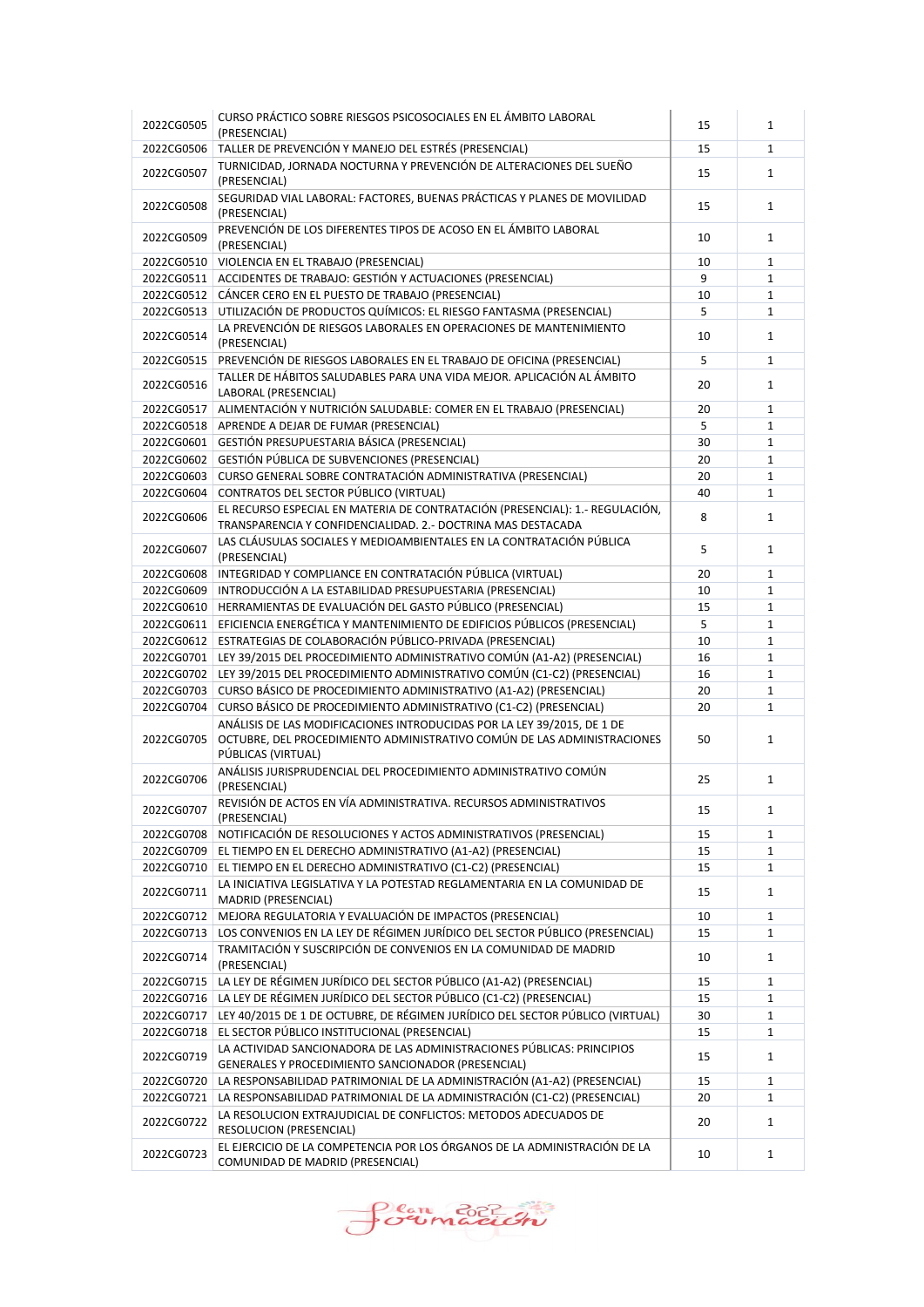| 2022CG0724 | LOS ÓRGANOS COLEGIADOS EN LA LEY 40/2015, DE RÉGIMEN JURÍDICO DEL SECTOR<br>PÚBLICO (PRESENCIAL)                                                      | 5  | $\mathbf{1}$ |
|------------|-------------------------------------------------------------------------------------------------------------------------------------------------------|----|--------------|
| 2022CG0725 | LA PROTECCIÓN DE LOS CONSUMIDORES EN LA COMUNIDAD DE MADRID (PRESENCIAL)                                                                              | 20 | $\mathbf{1}$ |
| 2022CG0726 | LA PROTECCIÓN DEL CONSUMIDOR EN LOS SERVICIOS Y SUMINISTROS BÁSICOS<br>(PRESENCIAL)                                                                   | 10 | $\mathbf{1}$ |
| 2022CG0727 | LA PROTECCIÓN DEL CONSUMIDOR EN LA CONTRATACIÓN ELECTRÓNICA Y EN LAS<br><b>COMPRAS ONLINE (PRESENCIAL)</b>                                            | 10 | $\mathbf{1}$ |
| 2022CG0728 | LA ADMINISTRACIÓN Y LOS DIFERENTES ÓRDENES JURISDICCIONALES (PRESENCIAL)                                                                              | 20 | $\mathbf{1}$ |
| 2022CG0729 | JURISDICCIÓN CONTENCIOSO ADMINISTRATIVA (PRESENCIAL)                                                                                                  | 25 | $\mathbf{1}$ |
| 2022CG0730 | FORMACIÓN JURÍDICA BÁSICA PARA NO JURISTAS (PRESENCIAL)                                                                                               | 20 | $\mathbf{1}$ |
| 2022CG0731 | REUNIONES TELEMÁTICAS DE ÓRGANOS COLEGIADOS: MARCO JURÍDICO Y PAUTAS DE<br>ACTUACIÓN (PRESENCIAL)                                                     | 5  | $\mathbf{1}$ |
| 2022CG0732 | DERECHO Y REDES SOCIALES (PRESENCIAL)                                                                                                                 | 10 | $\mathbf{1}$ |
| 2022CG0733 | CURSO BÁSICO SOBRE DERECHO DIGITAL (PRESENCIAL)                                                                                                       | 20 | $\mathbf{1}$ |
| 2022CG0734 | PROPIEDAD INTELECTUAL: ESPECIAL REFERENCIA AL ENTORNO DIGITAL (PRESENCIAL)                                                                            | 20 | $\mathbf{1}$ |
| 2022CG0735 | LAS NUEVAS TÉCNICAS DE INTERVENCIÓN ADMINISTRATIVA: LAS DECLARACIONES<br>RESPONSABLES Y LAS COMUNICACIONES PREVIAS (A1-A2) (VIRTUAL)                  | 40 | $\mathbf{1}$ |
| 2022CG0736 | LAS NUEVAS TÉCNICAS DE INTERVENCIÓN ADMINISTRATIVA: LAS DECLARACIONES<br>RESPONSABLES Y LAS COMUNICACIONES PREVIAS (C1-C2) (VIRTUAL)                  | 40 | $\mathbf{1}$ |
| 2022CG0737 | RÉGIMEN JURÍDICO Y GESTIÓN DEL PATRIMONIO DE LAS ADMINISTRACIONES PÚBLICAS<br>(A1 y A2) (PRESENCIAL)                                                  | 20 | $\mathbf{1}$ |
| 2022CG0738 | RÉGIMEN JURÍDICO Y GESTIÓN DEL PATRIMONIO DE LAS ADMINISTRACIONES PÚBLICAS<br>(C1 y C2) (PRESENCIAL)                                                  | 20 | $\mathbf{1}$ |
| 2022CG0742 | DERECHO TRIBUTARIO BÁSICO (PRESENCIAL)                                                                                                                | 20 | $\mathbf{1}$ |
| 2022CG0743 | IMPUESTO SOBRE LA RENTA DE LAS PERSONAS FÍSICAS PARA PROCEDIMIENTOS NO<br>TRIBUTARIOS (PRESENCIAL)                                                    | 24 | $\mathbf{1}$ |
| 2022CG0744 | IMPUESTO SOBRE EL VALOR AÑADIDO (PRESENCIAL)                                                                                                          | 20 | $\mathbf{1}$ |
| 2022CG0745 | IMPUESTO SOBRE SUCESIONES Y DONACIONES (PRESENCIAL)                                                                                                   | 20 | $\mathbf{1}$ |
| 2022CG0746 | IMPUESTO DE TRANSMISIONES PATRIMONIALES Y ACTOS JURÍDICOS DOCUMENTADOS<br>(PRESENCIAL)                                                                | 20 | $\mathbf{1}$ |
| 2022CG0749 | INGRESOS Y GASTOS EN LAS ACTIVIDADES ECONÓMICAS (PRESENCIAL)                                                                                          | 10 | $\mathbf{1}$ |
| 2022CG0750 | CURSO BÁSICO SOBRE PROTECCIÓN DE DATOS DE CARÁCTER PERSONAL (PRESENCIAL)                                                                              | 5  | $\mathbf{1}$ |
| 2022CG0752 | EL DELEGADO DE PROTECCIÓN DE DATOS EN EL SECTOR PÚBLICO (PRESENCIAL)                                                                                  | 5  | $\mathbf{1}$ |
| 2022CG0753 | LA PROTECCIÓN DE DATOS EN LOS SERVICIOS ADMINISTRATIVOS: ASPECTOS PRÁCTICOS<br>(PRESENCIAL)                                                           | 4  | $\mathbf{1}$ |
| 2022CG0754 | LA PROTECCIÓN DE DATOS EN LOS SERVICIOS SOCIALES: ASPECTOS PRÁCTICOS<br>(PRESENCIAL)                                                                  | 4  | $\mathbf{1}$ |
| 2022CG0755 | LA PROTECCIÓN DE DATOS EN LOS SERVICIOS SANITARIOS: ASPECTOS PRÁCTICOS<br>(PRESENCIAL)                                                                | 4  | $\mathbf{1}$ |
| 2022CG0756 | LA PROTECCIÓN DE DATOS EN LOS SERVICIOS DOCENTES: ASPECTOS PRÁCTICOS<br>(PRESENCIAL)                                                                  | 4  | $\mathbf{1}$ |
| 2022CG0801 | CURSO GENERAL SOBRE LA UNIÓN EUROPEA (PRESENCIAL)                                                                                                     | 22 | $\mathbf{1}$ |
| 2022CG0802 | NUEVAS PERSPECTIVAS DE LA UNIÓN EUROPEA: LAS PERSPECTIVAS FINANCIERAS, NEXT<br>GENERATION, PACTO VERDE Y OBJETIVOS DESARROLLO SOSTENIBLE (PRESENCIAL) | 14 | $\mathbf{1}$ |
| 2022CG0803 | EL BREXIT Y EL FUTURO DE LA UNIÓN EUROPEA (PRESENCIAL)                                                                                                | 10 | 1            |
| 2022CG0804 | POLÍTICAS DE LA UNIÓN EUROPEA (PRESENCIAL)                                                                                                            | 22 | 1            |
| 2022CG0805 | LA POLÍTICA ECONÓMICA EN LA UNIÓN EUROPEA. EL FUTURO DEL EURO (PRESENCIAL)                                                                            | 10 | 1            |
| 2022CG0806 | INFORMACIÓN Y PARTICIPACIÓN SOBRE LA UNIÓN EUROPEA: INTERNET, REDES<br>SOCIALES Y WEB 2.0 (PRESENCIAL)                                                | 20 | $\mathbf{1}$ |
| 2022CG0807 | MADRID Y LA GESTIÓN DE LA INVESTIGACIÓN EN EL MARCO EUROPEO (PRESENCIAL)                                                                              | 10 | 1            |
|            | <b>TOTAL</b>                                                                                                                                          |    |              |

# PROGRAMA: 4.- F. IDIOMAS

| <b>CODIGO</b> | <b>CURSO</b>                                                        | <b>HORAS</b><br><b>EDICIÓN</b> |  |
|---------------|---------------------------------------------------------------------|--------------------------------|--|
| 2022Cl0101    | INGLÉS (PRESENCIAL)                                                 | 70                             |  |
|               | 2022CI0102   INGLÉS (VIRTUAL)                                       | 100                            |  |
|               | 2022CI0103   INGLÉS PREPARACIÓN EXAMEN ACREDITATIVO (PRESENCIAL)    | 50                             |  |
|               | 2022CI0104   INGLÉS PREPARACIÓN PARA LA FLUIDEZ VERBAL (PRESENCIAL) | 40                             |  |
| 2022Cl0106    | <b>FRANCÉS (PRESENCIAL)</b>                                         | 70                             |  |
|               | 2022CI0107   FRANCÉS (VIRTUAL)                                      | 100                            |  |
|               | 2022CI0108 FRANCÉS PREPARACIÓN PARA LA FLUIDEZ VERBAL (PRESENCIAL)  | 40                             |  |
| 2022Cl0110    | ALEMÁN (PRESENCIAL)                                                 | 70                             |  |

Sormación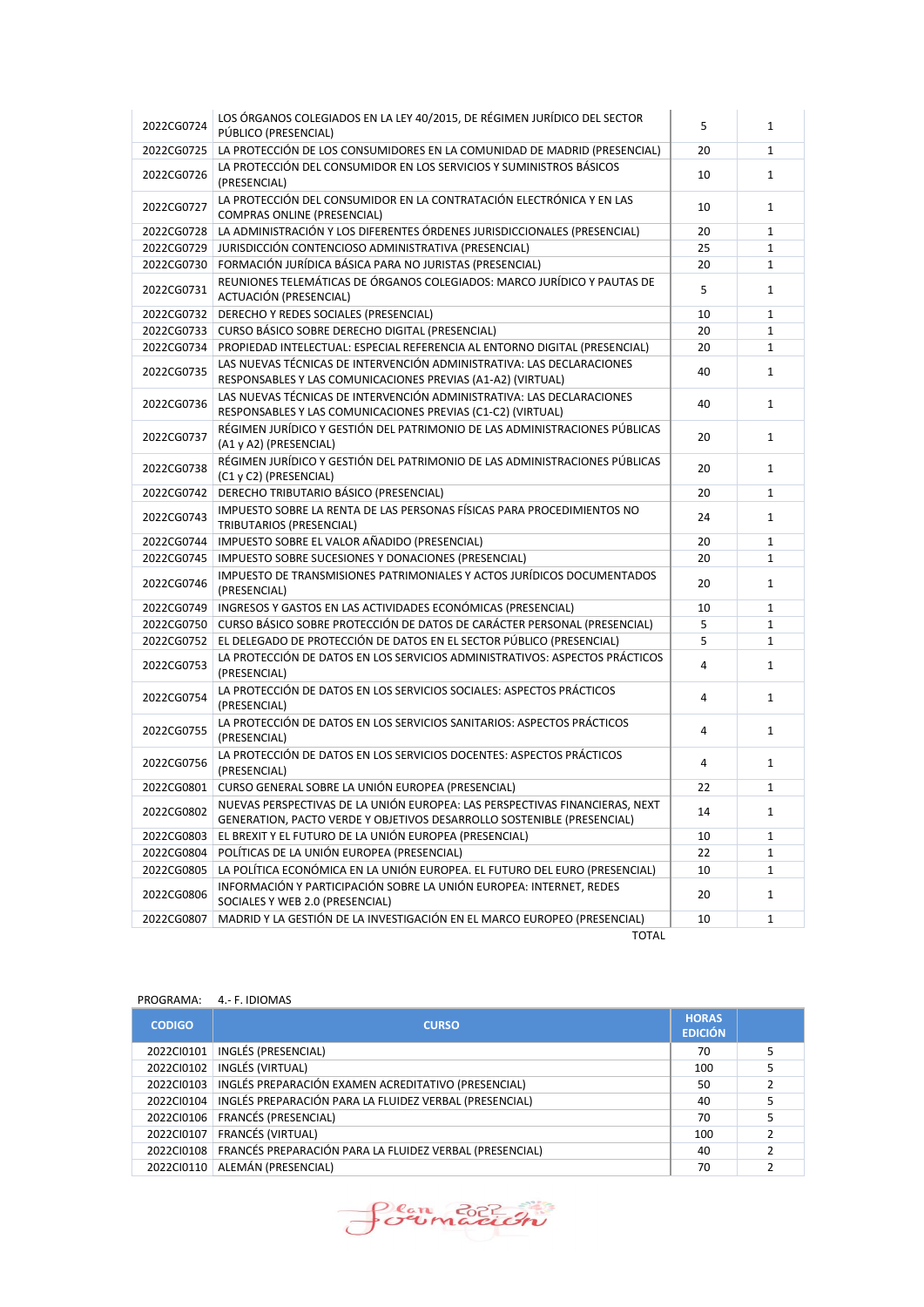| 2022Cl0112   ITALIANO (PRESENCIAL)                    | 70 |  |
|-------------------------------------------------------|----|--|
| 2022Cl0114   CHINO (PRESENCIAL)                       | 70 |  |
| 2022CI0201   INGLÉS ATENCIÓN AL PÚBLICO (PRESENCIAL)  | 40 |  |
| 2022CI0203   FRANCÉS ATENCIÓN AL PÚBLICO (PRESENCIAL) | 40 |  |
| -----                                                 |    |  |

| ۰.<br>× |
|---------|
|---------|

| PROGRAMA:     | 3.- FORMACIÓN DIRECTIVA                                                                                         |                |                  |
|---------------|-----------------------------------------------------------------------------------------------------------------|----------------|------------------|
| <b>CODIGO</b> | <b>CURSO</b>                                                                                                    | <b>HORAS</b>   | <b>NUMEROS</b>   |
|               |                                                                                                                 | <b>EDICIÓN</b> | <b>DE PLAZAS</b> |
|               | 2022PD0101 COMPETENCIAS Y HABILIDADES DEL DIRECTIVO (PRESENCIAL)                                                | 90             | $\mathbf{1}$     |
|               | 2022PD0102 COMPETENCIAS Y HABILIDADES PARA PREDIRECTIVOS (PRESENCIAL)                                           | 25             | $\overline{2}$   |
| 2022PD0103    | LIDERAZGO EN EL SIGLO XXI: COACHING, EQUIPOS Y RESULTADOS (PRESENCIAL)                                          | 25             | $\mathbf{1}$     |
|               | 2022PD0104 AUTOLIDERAZGO: HACIA UNA DIRECCIÓN EXCELENTE (PRESENCIAL)                                            | 20             | $\mathbf{1}$     |
|               | 2022PD0105 SOLUCIÓN DE PROBLEMAS Y TOMA DE DECISIONES (PRESENCIAL)                                              | 25             | $\mathbf{1}$     |
| 2022PD0107    | CONTRUCCIÓN DE RELACIONES EFICIENTES (PRESENCIAL)                                                               | 25             | $\mathbf{1}$     |
| 2022PD0108    | DIRECCIÓN DE REUNIONES EFICACES (PRESENCIAL)                                                                    | 25             | $\mathbf{1}$     |
| 2022PD0109    | COMUNICACIÓN PERSUASIVA: LA DIFERENCIA ENTRE HABLAR Y COMUNICAR<br>(PRESENCIAL)                                 | 20             | $\mathbf{1}$     |
| 2022PD0110    | COMUNICACIÓN Y PRESENTACIONES A TRAVÉS DE LA TÉCNICA DEL STORYTELLING<br>(PRESENCIAL)                           | 25             | $\mathbf{1}$     |
| 2022PD0111    | COMUNICACIÓN Y PRESENTACIONES A TRAVÉS DE LA TÉCNICA DEL VISUAL THINKING<br>(PRESENCIAL)                        | 12             | $\mathbf{1}$     |
| 2022PD0113    | LIDERAZGO REMOTO: GESTIÓN DE PERSONAS EN LA ERA DIGITAL (PRESENCIAL)                                            | 20             | $\mathbf{1}$     |
| 2022PD0114    | LA GESTIÓN POR OBJETIVOS: ESPECIAL REFERENCIA A CONTEXTOS DE TELETRABAJO<br>(PRESENCIAL)                        | 20             | $\mathbf{1}$     |
| 2022PD0115    | LIDERAZGO EFICAZ PARA LA DIRECCIÓN: LA GESTIÓN DE PERSONAS (PRESENCIAL)                                         | 25             | $\mathbf{1}$     |
| 2022PD0116    | UNA NUEVA FORMA DE GESTION: LA GESTIÓN POR COMPETENCIAS (PRESENCIAL)                                            | 25             | $\mathbf{1}$     |
| 2022PD0117    | EL MENTORING COMO ESTRATEGIA DE RECONOCIMIENTO Y PROMOCIÓN DEL TALENTO<br>DEL LIDER (PRESENCIAL)                | 20             | $\mathbf{1}$     |
| 2022PD0118    | <b>GESTIÓN DEL TALENTO (PRESENCIAL)</b>                                                                         | 20             | $\mathbf{1}$     |
| 2022PD0119    | GESTION DELCONOCIMIENTO Y RELEVO INTERGENERACIONAL (VIRTUAL)                                                    | 15             | $\mathbf{1}$     |
| 2022PD0121    | PROGRAMA DE LIDERAZGO RESILIENTE (PRESENCIAL)                                                                   | 20             | $\mathbf{1}$     |
| 2022PD0122    | DESACTIVACIÓN EMOCIONAL: CLAVES PARA SUPERAR ETAPAS EXCEPCIONALES<br>(PRESENCIAL)                               | 15             | $\mathbf{1}$     |
| 2022PD0123    | GESTIÓN DE ESTRÉS PARA DIRECTIVOS (PRESENCIAL)                                                                  | 20             | $\mathbf{1}$     |
| 2022PD0124    | GESTION DE LA INCERTIDUMBRE: GESTIÓN DEL MIEDO AL CAMBIO A TRAVÉS DE LA<br>GENERACIÓN DE CONFIANZA (PRESENCIAL) | 20             | $\mathbf{1}$     |
| 2022PD0201    | EL DIRECTIVO COMO REPRESENTANTE DE LA ADMINISTRACIÓN: EL PROTOCOLO<br>ADMINISTRATIVO (PRESENCIAL)               | 30             | $\mathbf{1}$     |
| 2022PD0202    | NETIQUETA: PROTOCOLO EN REDES (PRESENCIAL)                                                                      | 15             | $\mathbf{1}$     |
| 2022PD0203    | EL RETO DE ENFRENTARSE A LOS MEDIOS EN UNA CRISIS: GESTIÓN EFICAZ DE LA<br>COMUNICACIÓN (PRESENCIAL)            | 30             | $\mathbf{1}$     |
| 2022PD0204    | EL LIDER ÁGIL: GESTIONAR EN TIEMPOS INCIERTOS DE CAMBIOS CONSTANTES<br>(PRESENCIAL)                             | 20             | $\mathbf{1}$     |
| 2022PD0205    | LIDERAZGO DE EQUIPOS EN REMOTO A TRAVÉS DE METODOLOGÍAS ÁGILES<br>(PRESENCIAL)                                  | 25             | $\mathbf{1}$     |
| 2022PD0206    | IMPULSAR LA INNOVACIÓN A TRAVÉS DE DESIGN THINKING (PRESENCIAL)                                                 | 25             | $\mathbf{1}$     |
| 2022PD0207    | TRANSFORMACIÓN DIGITAL: CAMBIOS EN LOS PROCESOS DE TRABAJO Y<br>DIGITALIZACIÓN DE TAREAS (PRESENCIAL)           | 25             | $\mathbf{1}$     |
| 2022PD0208    | EL DIRECTIVO ANTE LAS REDES SOCIALES: RIESGOS Y OPORTUNIDADES (PRESENCIAL)                                      | 25             | $\mathbf{1}$     |
| 2022PD0209    | LAS TIC COMO HERRAMIENTAS EN LA GESTIÓN DE EQUIPOS (PRESENCIAL)                                                 | 25             | $\mathbf{1}$     |

TOTAL

# PROGRAMA: 5.- RACIONAL.EMPLEO PÚBL.

| <b>CODIGO</b> | <b>CURSO</b>                                                                        | <b>HORAS</b><br><b>EDICIÓN</b> | NUMEROS<br><b>DE PLAZAS</b> |
|---------------|-------------------------------------------------------------------------------------|--------------------------------|-----------------------------|
| 2022RA2401    | FORMACIÓN DE FORMADORES (PRESENCIAL)                                                | 20                             |                             |
|               | 2022RA3101   TÉCNICAS AVANZADAS DE LECTURA EFICAZ (VIRTUAL)                         | 10                             |                             |
|               | 2022RA3102 MECANOGRAFÍA POR ORDENADOR (VIRTUAL)                                     | 25                             |                             |
| 2022RA3103    | CURSO GENERAL DE RECICLAJE PARA AUXILIARES DE CONTROL E INFORMACIÓN<br>(PRESENCIAL) | 20                             |                             |

Sormación